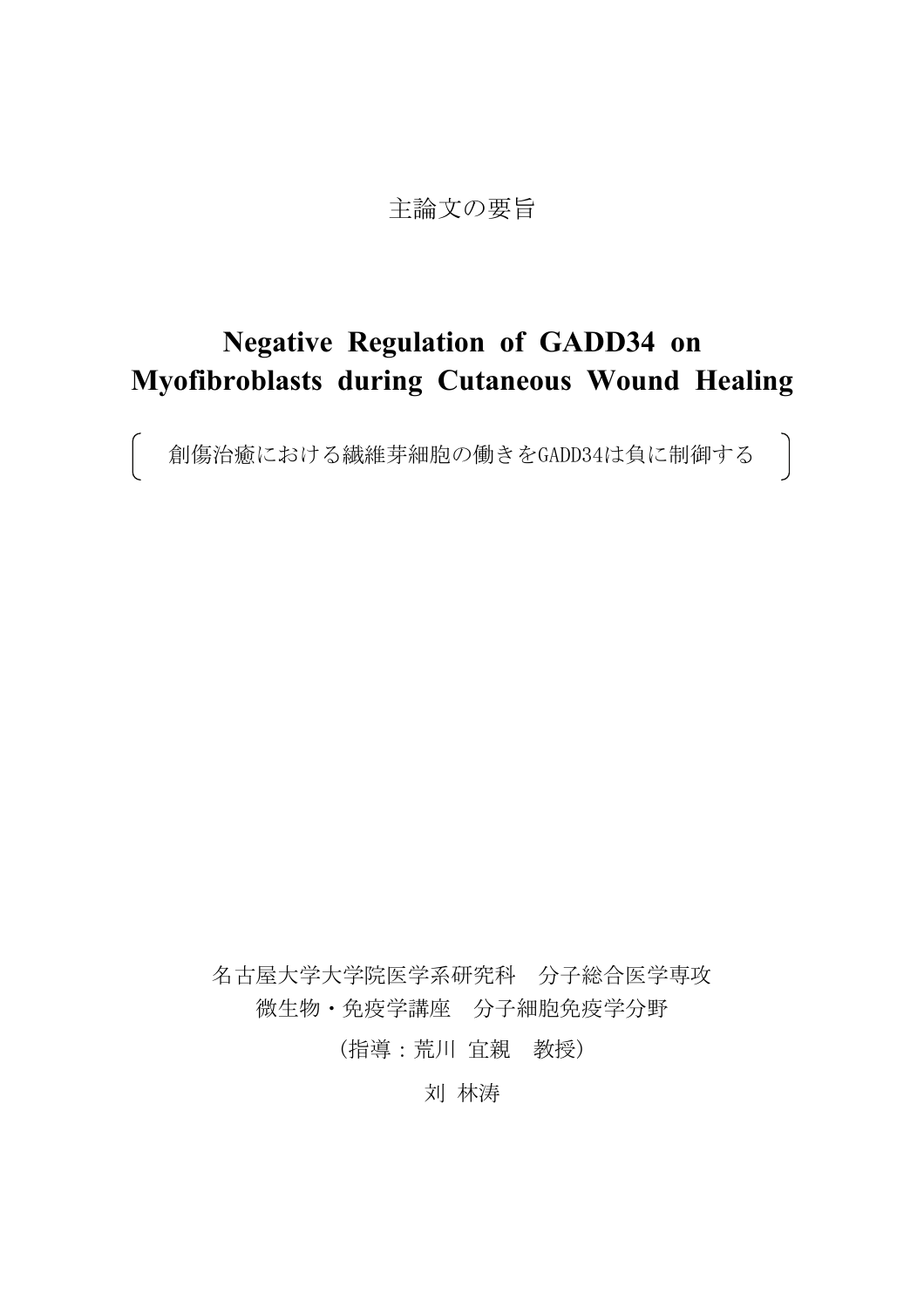# **Introduction**

Cutaneous wound healing process depends on three major phases---inflammation, tissue formation and tissue remodeling. Among them tissue formation begins with re-epithelialization of wounds by epidermal cells migrating from skin appendages such as hair follicles. Next, myofibroblasts, a subgroup of cells with expression of α-smooth muscle actin (α-SMA) within cytoplasmic stress fibers, proliferate and are recruited to wound site. One of the most important function of myofibroblasts is to generate contractile forces to shrink wound size by deposition of collagen-rich extracellular matrix, including collagen type I, type III, fibronectin and proteoglycan. As the wound becomes epithelialized and the scar forms, myofibroblasts undergo apoptosis and disappear from granulation tissue, although this mechanism has not been entirely understood until now.

GADD34, as a member of growth arrest and DNA damage-inducible protein family, is up-regulated in response to a variety of cellular stresses, including endoplasmic reticulum stresses, nutrient deprivation, oxidative stress, heat shock and energy depletion. Expression of GADD34 is correlated with apoptosis and its overexpression facilitates apoptosis associated with ionizing radiation. Recently, GADD34 has been shown to be involved in TGFβ signal pathway by cooperating with Smad7 to dephosphorylate TGFβ type I receptor, which plays a crucial role in myofibroblast differentiation. The observed association of GADD34 with cellular apoptosis and TGFβ signal pathway promoted us to ask whether GADD34 might participate in myofibroblast differentiation and apoptosis during wound healing.

# **Materials and Methods**

# Animal experiments.

For wound healing studies, 10 weeks WT (C57BL/6) and GADD34-deficient  $(GADD34^{\prime\prime}, KO)$  male mice were anesthetized by intraperitoneal injection of avertin (250ul/20g mice) and a full-thickness 3 mm skin wound was made by punch biopsy onto the middle back skin. For each time point examined, wound tissue biopsies were collected with 6 mm diameter punch at day 0, 2, 4, 6, 8, 12, 16 days after wounding and either snap-frozen in liquid nitrogen or embedded in optimal cutting temperature (OCT) medium for further experiments.

# Western blotting, immunohistochemistry and Immunofluorescence.

Tissue lysates were prepared with SDS lysis buffer. The primary antibodies used were Smad2/3, phospho-Smad2/3, GAPDH, caspase 3 (Cell Signaling). The blots were incubated with an appropriate horseradish peroxidase-conjugated secondary antibody (Sigma). Western blots were developed by ECL detection system (GE Healthcare). To measure histological characteristics of wounds, each wound was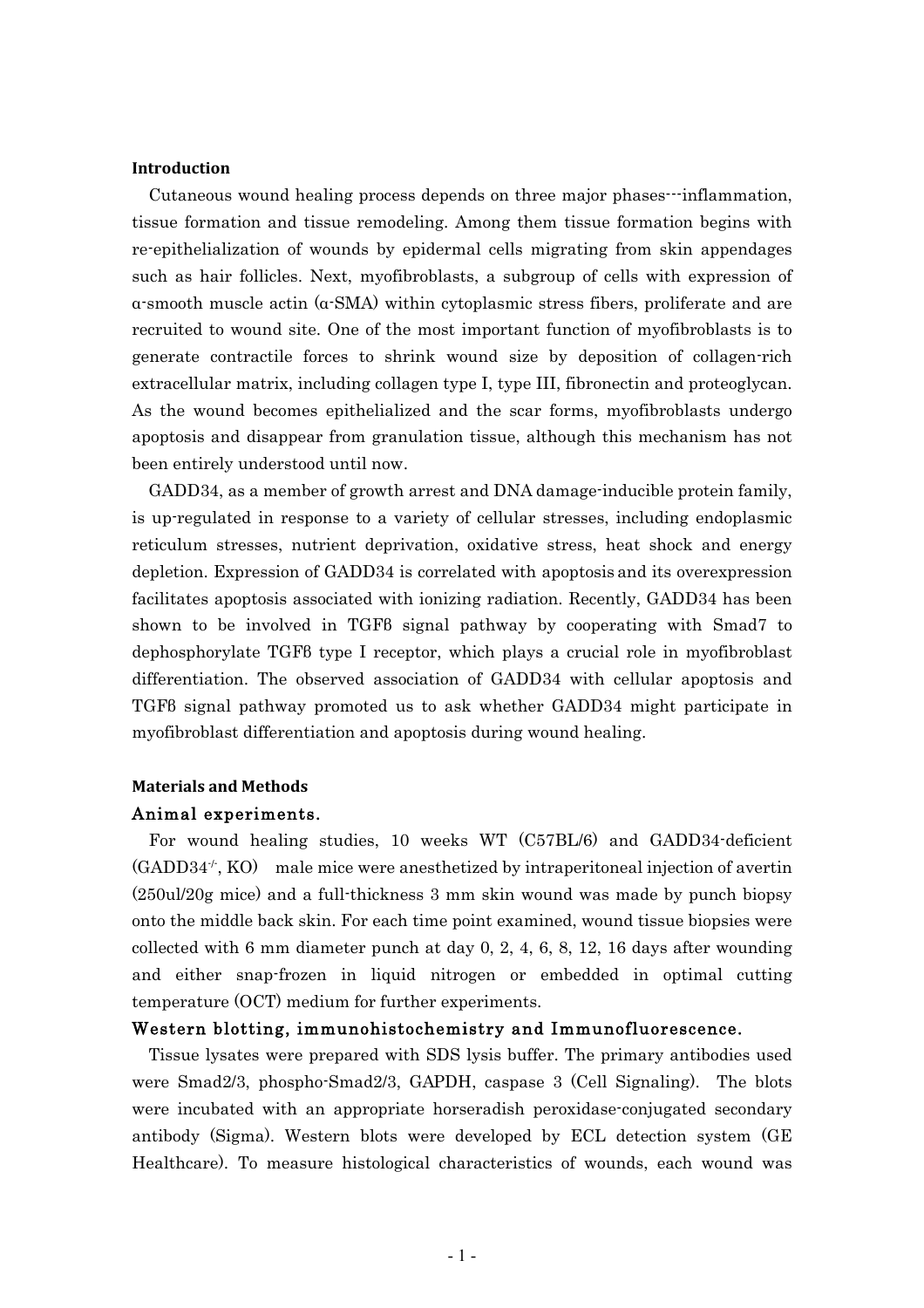embedded and sectioned through its entirety. For histology analysis, cryosections were fixed in 4% formaldehyde and stained with Hematoxylin and Eosin. Masson`s trichrome staining was performed using a standard staining protocol. For immunofluorescence analysis, the cryosections were incubated with anti-α-SMA-Cy3 (Sigma C6198) antibody. After counterstaining with DAPI, the slides were mounted. To examine apoptotic myofibroblasts, TUNEL staining was performed using an In situ Apoptosis Detection Kit (Takara, MK500).

# Real-time PCR.

RNA isolation (QIAGEN) and Taqman reverse transcriptase reactions (Applied Biosystems) were performed according to the manufacturer's instructions. Real time PCR reactions (SYBR Green system) were conducted. Each value was normalized to the β-actin level as a reference.

## Statistical Analysis

The unpaired two-tailed Student`s t test was used to identify statistical significance, multiple comparisons of which were corrected by using the Holm-Sidak method, and a p value of  $\leq 0.05$  was considered significant. The formula of  $\alpha$ -SMA+

area % $=\frac{\alpha-SMA+ \text{ area within granulation tissue}}{\text{ granulation tissue area}} \times 100\%$  was used for calculating the percentage

of α-SMA+ area.

### **Results**

Refer to the next page.

# **Discussion**

In this study, we showed that GADD34 could inhibit phosphorylation of Smad3 during myofibroblast differentiation in proliferative phase. Thus GADD34 suppresses α -SMA expression via inhibition of Smad3 phophorylation. When we examined α -SMA expression and Smads phosphorylation, we found that more fair follicle formed in GADD34-/- mice and simultaneously Smad2 phosphorylation also increased. Previous investigation has shown that GADD34 can be recruited by Smad7 to dephophorylate TGF β type I receptor. Thus, through being recruited by Smad7 to inhibit Smad2/3 phosphorylation, GADD34 possibly has a role of universe suppressing activity in other biological processes that are regulated by Smad-dependent TGF β signal pathway.

The contribution of GADD34 to apoptotic process remains unclear. The existing reports indicate a double role of GADD34 in cellular apoptosis. The expression of GADD34, caused by both VSV infection and energy depletion, can protect cells from apoptotic cell death by activating caspase3. However, overexpression of GADD34